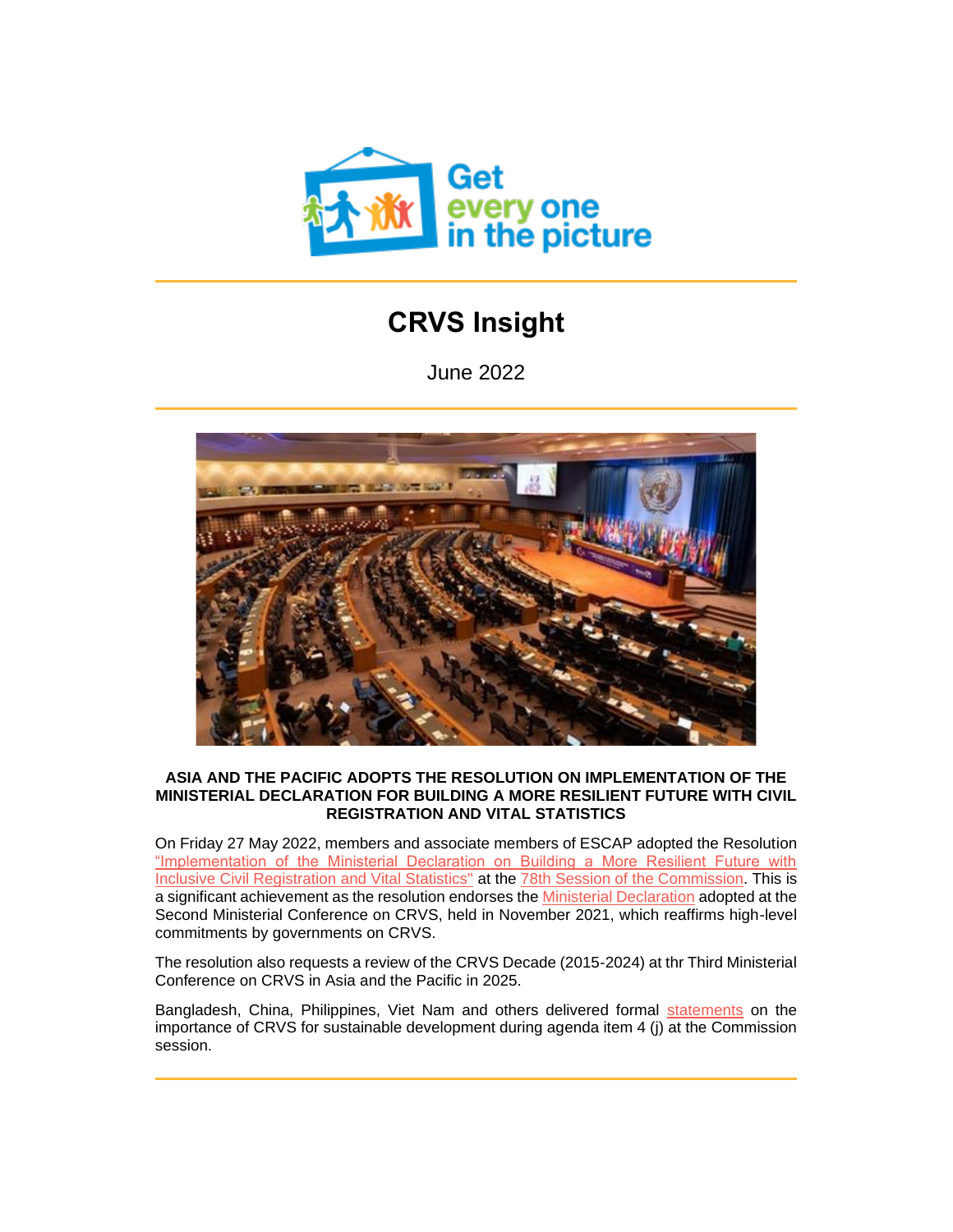

# **STRENGTHENING LINKAGES WITH THE HEALTH SECTOR TO IMPROVE CIVIL REGISTRATION**

Pakistan, together with UNICEF, UNFPA, and ESCAP, addressed the problem of low civil registration rates and poor quality reporting of causes of death at a side event of the 78th [Session of ESCAP](http://92ls.mjt.lu/lnk/AUgAAFiyG1YAActsgtgAAAGMktAAAAAc02EAm3UOAAwLzQBimbQV67osUfWZT-2AqRHLALUQQAAMGNw/5/A6JFNU6ZJUirXdb3L8WA-g/aHR0cHM6Ly93d3cudW5lc2NhcC5vcmcvZXZlbnRzL2NvbW1pc3Npb243OA) on 23 May 2022. The panelists discussed efforts by countries to engage the health sector in vital events registration and shared lessons learned from Pakistan, Cambodia, and United States. For more information, visit this [link.](http://92ls.mjt.lu/lnk/AUgAAFiyG1YAActsgtgAAAGMktAAAAAc02EAm3UOAAwLzQBimbQV67osUfWZT-2AqRHLALUQQAAMGNw/6/Y_3KQoi5erK2H-ceG_sS_A/aHR0cHM6Ly9nZXRpbnRoZXBpY3R1cmUub3JnL2V2ZW50L3NpZGUtZXZlbnQtYnVpbGRpbmctbW9yZS1yZXNpbGllbnQtZnV0dXJlLWluY2x1c2l2ZS1jaXZpbC1yZWdpc3RyYXRpb24tYW5kLXZpdGFsLXN0YXRpc3RpY3M)



## **VANUATU: CRVS STAKEHOLDER CONSULTATION ON BUSINESS PROCESS IMPROVEMENT FOR BIRTH AND DEATH REGISTRATION**

On 18 May 2022, ESCAP and UNDP organized a one-day multi-sectoral consultation workshop on business process improvement for birth and death registration in Vanuatu. Stakeholders from various sectors participated in the event and engaged in lively discussions on the status-quo of the registration process for the two vital events. Participants also explored potential redesigned business improvement processes and policies to further streamline birth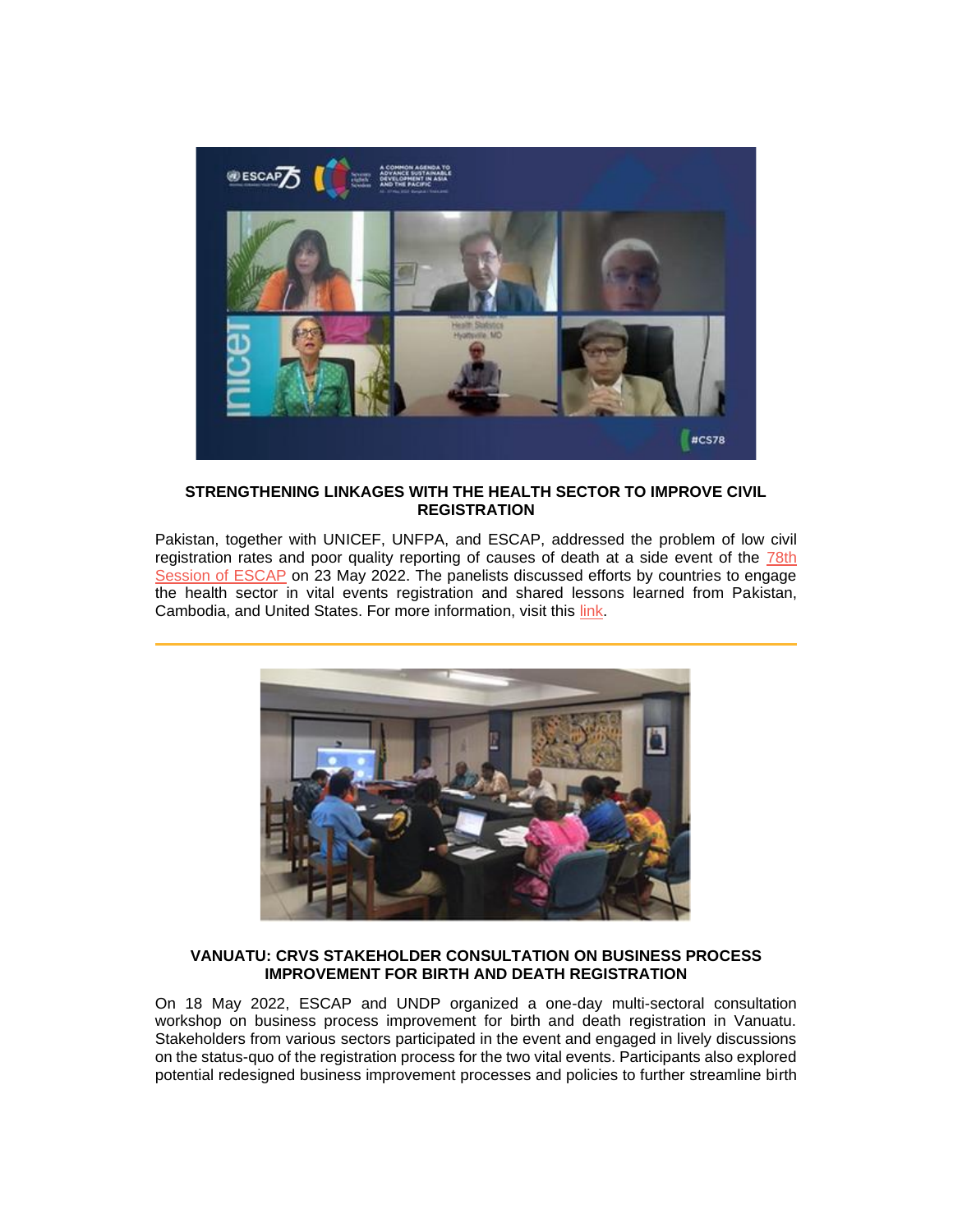and death registration and reduce burdens on families. The project team plans to conduct an additional series of consultations to build on outcomes from this workshop and decide on appropriate policies.

The project uses the CRVS Systems Improvement Framework developed by Vital Strategies, ESCAP, UNECA, and Centre of Excellence for CRVS Systems. The Framework is designed to help CRVS stakeholders assess and reconfigure current business processes and resources to generate insights for relevant CRVS system improvement strategies and action plans.

Follow this [link](http://92ls.mjt.lu/lnk/AUgAAFiyG1YAActsgtgAAAGMktAAAAAc02EAm3UOAAwLzQBimbQV67osUfWZT-2AqRHLALUQQAAMGNw/7/Eq4yEhzRc7QYIt0OeJtsKA/aHR0cHM6Ly9nZXRpbnRoZXBpY3R1cmUub3JnL25ld3MvY3J2cy1zeXN0ZW1zLWltcHJvdmVtZW50LWZyYW1ld29yay1wdWJsaXNoZWQ) for learn more about the Framework.



# **CAPACITY BUILDING ENSURES BUSINESS CONTINUITY FOR MORTALITY CODING IN PAPUA NEW GUINEA**

Coding of cause of death data is essential for mortality statistics and optimizing the benefits from a good CRVS system. Therefore, the Bloomberg Philanthropies' Data for Health Initiative (D4H) helped train 10 government officials and hospital staff in Papua New Guinea on International Classification of Diseases (ICD-10) mortality coding.

Due to staff movement, retirement, and the unfortunate passing of the last coder at Port Moresby General Hospital, mortality coding in Papua New Guinea had been under significant strain. Papua New Guinea's Ministry of Health, with financial and technical support from the Centers for Disease Control and Prevention (CDC) Foundation, adopted a user-centric virtual training approach to train existing staff and revitalize the unit with five new recruits. Components included in the online training were comprehensive ranging from principles of classification to chapter-specific coding and exercises. The training was conducted in "pulses" whereby trainees took breaks in between major components to review learned content and practice coding by doing various exercises. The trainers carried out a coding quality assessment 12 weeks after the training to identify issues and re-train the new staff on areas requiring improvement.

Mortality coding now resumes in Papua New Guinea with better quality and timely data collection. Looking ahead, Papua New Guinea's government aims to mitigate risks of staff shortage by creating career pathways and offering support for further education for the coders.

For more information on ICD, please follow this [link.](http://92ls.mjt.lu/lnk/AUgAAFiyG1YAActsgtgAAAGMktAAAAAc02EAm3UOAAwLzQBimbQV67osUfWZT-2AqRHLALUQQAAMGNw/8/Pqrc-4Fva36UrPbW88bxgA/aHR0cHM6Ly9pY2Qud2hvLmludC9lbg)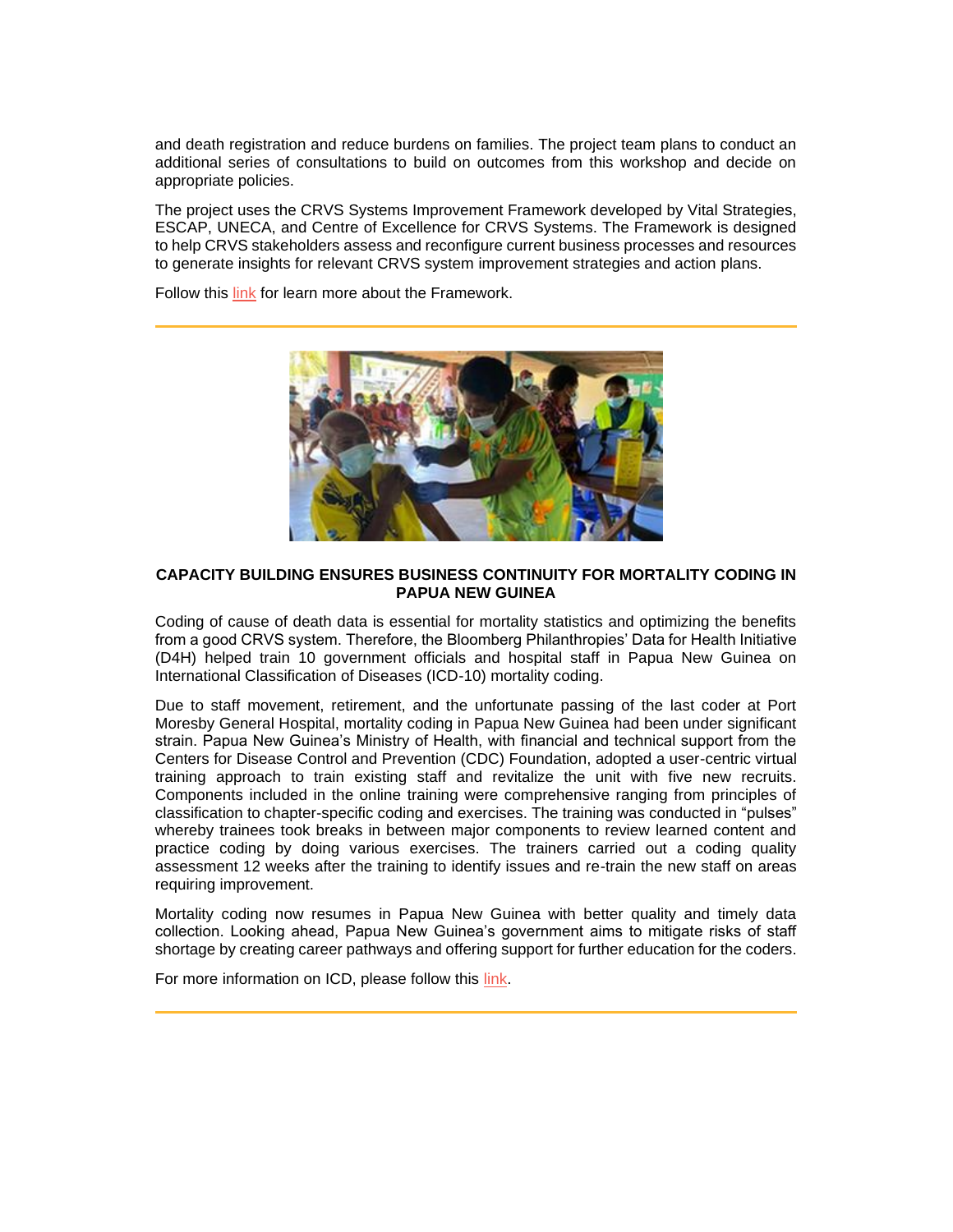

# **COMMUNITY CONSULTATIONS FOR INCLUSIVE CIVIL REGISTRATION**

#### **IN NEW ZEALAND**

Civil registration is fundamental for securing legal identity and ensuring access to essential public services for every individual. On the basis of this guiding principle, the New Zealand government is consulting Māori (the indigenous people of New Zealand) on the possibility of collecting data about tribal (iwi) affiliation of the Māori population. One crucial consideration is the desire of the Māori people to share their information.

New Zealand's Department of Internal Affairs has established The Iwi Affiliation Data Decision Group to decide if and how the Government can collect iwi affiliation data. The Group is cochaired by Kirikowhai Mikaere, Pou-Arahi/Maori leader of Te Kāhui Raraunga Charitable Trust, and Jeff Montgomery, the Registrar-General. They strive to develop a better understanding of the Māori community's needs and expectations for collecting, sharing, and verifying Iwi data. The Group will also consider the duties of both the Government and Māori throughout the data management lifecycle.

For more information, refer to this [press release](http://92ls.mjt.lu/lnk/AUgAAFiyG1YAActsgtgAAAGMktAAAAAc02EAm3UOAAwLzQBimbQV67osUfWZT-2AqRHLALUQQAAMGNw/9/3fYlFfmrGxjf849jmBswEQ/aHR0cHM6Ly93d3cuZGlhLmdvdnQubnovcHJlc3MubnNmL2Q3N2RhOWI1MjNmMTI5MzFjYzI1NmFjNTAwMGQxOWI2L2JjNTQ0ZDI2MjQyYTA2NmVjYzI1ODgzZjAwNzViZTQ2IU9wZW5Eb2N1bWVudA) and this [link](http://92ls.mjt.lu/lnk/AUgAAFiyG1YAActsgtgAAAGMktAAAAAc02EAm3UOAAwLzQBimbQV67osUfWZT-2AqRHLALUQQAAMGNw/10/xiU9ZwYIaQfB8YBepRYAIQ/aHR0cHM6Ly93d3cuZGlhLmdvdnQubnov) to get the latest update from New Zealand's Department of Internal Affairs.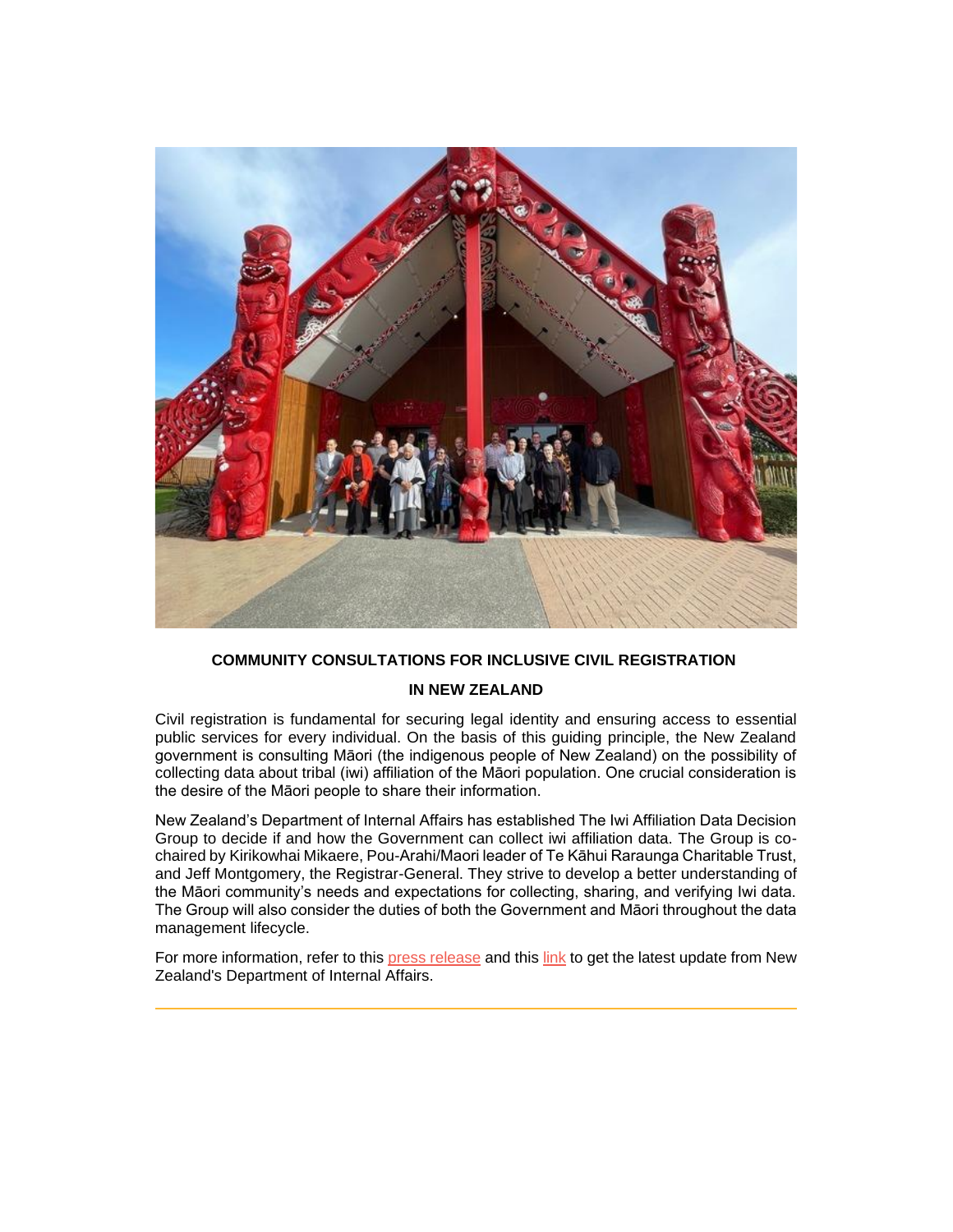

# **FIJI TO DIGITIZE AND CONSOLIDATE BIRTH RECORDS**

A project in Fiji funded by the Bloomberg Philanthropies Data for Health Global Grants Program and led by the Fiji Bureau of Statistics is working to digitize and consolidate birth records across the nation.

Since the project's inception in August of 2021, the project team has collected data on 26,228 births from 27 hospitals and maternity facilities. Currently, the team is in the process of entering this data in their national database for statistical analysis, after which it will be used in the development of a Vital Statistics report which will inform Fiji's national policy.

By the project's completion in December of 2022, this work will enable governments to provide reliable reports to support important national and international commitments as well as for regional development frameworks such as the Regional Action Framework for civil registration and vital statistics in Asia and the Pacific.

## **UPCOMING EVENTS**

• Committee on Statistics, Eight Session. Hybrid meeting, Bangkok, Thailand from 23 to 25 August 2022. For more information, please visit the following [link.](http://92ls.mjt.lu/lnk/AUgAAFiyG1YAActsgtgAAAGMktAAAAAc02EAm3UOAAwLzQBimbQV67osUfWZT-2AqRHLALUQQAAMGNw/11/rdsuT5H3arVsXQZYJL49mw/aHR0cHM6Ly93d3cudW5lc2NhcC5vcmcvZXZlbnRzLzIwMjIvY29tbWl0dGVlLXN0YXRpc3RpY3MtZWlnaHRoLXNlc3Npb24)

## **RESOURCES**

- ICD-11 Fact Sheet: Better health with better information. The global standard for health data, clinical documentation and statistical aggregation. Download [here](http://92ls.mjt.lu/lnk/AUgAAFiyG1YAActsgtgAAAGMktAAAAAc02EAm3UOAAwLzQBimbQV67osUfWZT-2AqRHLALUQQAAMGNw/12/cYK2Z8vicWVyAVVlL1LX_w/aHR0cHM6Ly93d3cud2hvLmludC9wdWJsaWNhdGlvbnMvbS9pdGVtL2ljZC0xMS1mYWN0LXNoZWV0)
- Routine mortality surveillance to identify the cause of death pattern for out-of-hospital adult (aged 12+ years) deaths in Bangladesh: Introduction of automated verbal autopsy. [Full paper.](http://92ls.mjt.lu/lnk/AUgAAFiyG1YAActsgtgAAAGMktAAAAAc02EAm3UOAAwLzQBimbQV67osUfWZT-2AqRHLALUQQAAMGNw/13/3cQagFz5Yk-Z9QWjDNW3RQ/aHR0cHM6Ly9ibWNwdWJsaWNoZWFsdGguYmlvbWVkY2VudHJhbC5jb20vYXJ0aWNsZXMvMTAuMTE4Ni9zMTI4ODktMDIxLTEwNDY4LTc)
- Are there sex differences in completeness of death registration and quality of cause of death statistics? Results from a global analysis. The research paper can be found via this [link.](http://92ls.mjt.lu/lnk/AUgAAFiyG1YAActsgtgAAAGMktAAAAAc02EAm3UOAAwLzQBimbQV67osUfWZT-2AqRHLALUQQAAMGNw/14/_EF0-wE7_IyW0mvC51wDSA/aHR0cHM6Ly9naC5ibWouY29tL2NvbnRlbnQvNi8xMC9lMDA2NjYw)